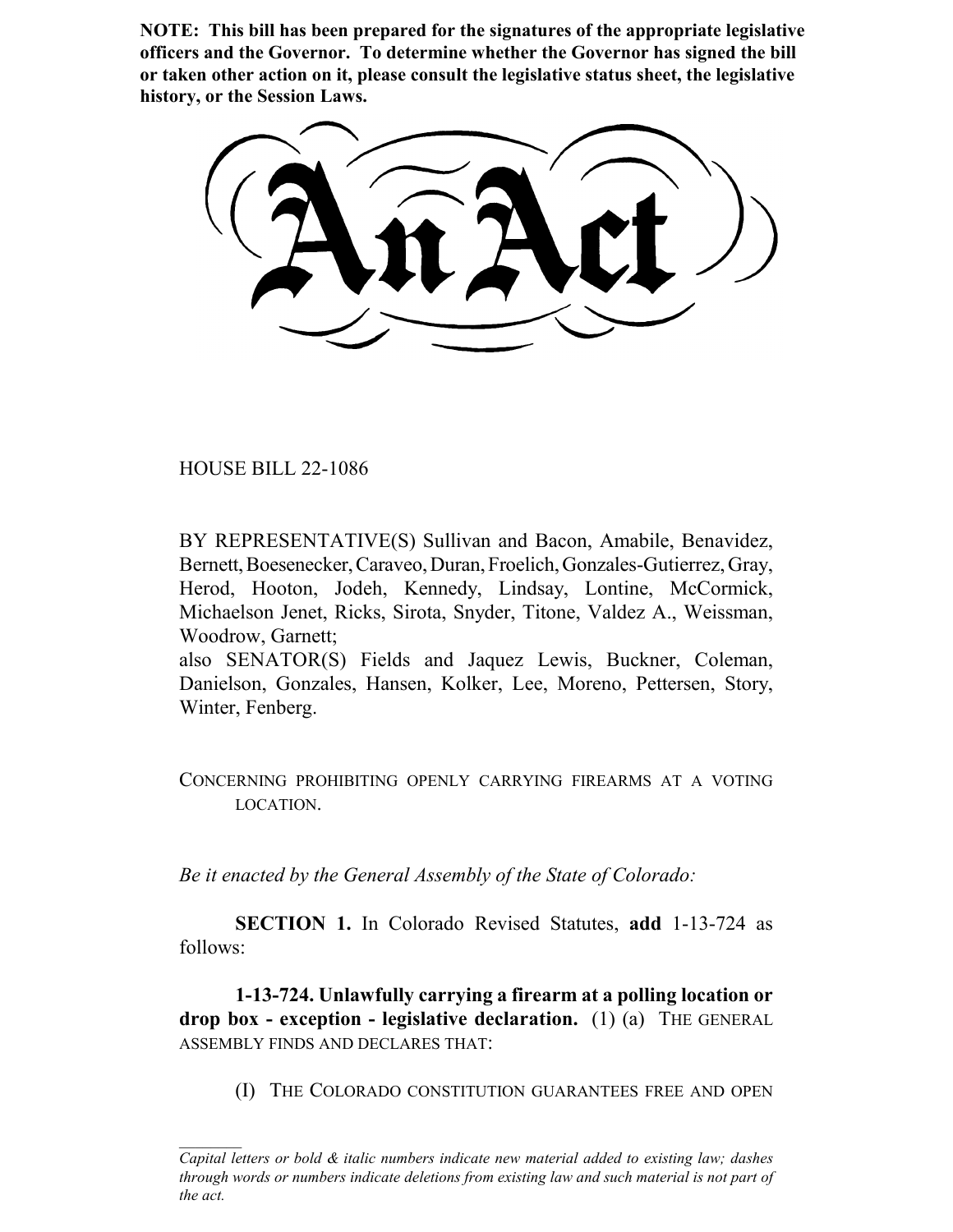ELECTIONS;

(II) ALL COLORADANS SHOULD BE ABLE TO EXERCISE THEIR FUNDAMENTAL RIGHT TO VOTE FREELY AND SAFELY;

(III) OPENLY CARRIED FIREARMS IN OR NEAR A POLLING LOCATION OR DROP BOX MAY INTIMIDATE, THREATEN, OR COERCE VOTERS, AFFECTING COLORADANS' EXERCISE OF THEIR VOTING RIGHTS; AND

(IV) DUE IN PART TO SUCH CONCERNS, STATES HAVE REGULATED FIREARMS AT POLLING LOCATIONS SINCE THE NINETEENTH CENTURY.

(b) THE GENERAL ASSEMBLY FURTHER DECLARES THAT:

(I) REGULATING OPENLY CARRIED FIREARMS AT POLLING LOCATIONS AND DROP BOXES IS SUBSTANTIALLY RELATED TO THE GENERAL ASSEMBLY'S INTEREST IN ENSURING ALL COLORADO VOTERS HAVE THE RIGHT TO VOTE IN AN ENVIRONMENT THAT IS SAFE AND FREE FROM INTIMIDATION;

(II) NOTHING IN THIS "VOTE WITHOUT FEAR ACT" IS INTENDED TO SHIELD A PERSON FROM PROSECUTION FOR A VIOLATION OF SECTION 1-13-713; AND

(III) THE GENERAL ASSEMBLY FURTHER FINDS THAT SECURITY PERSONNEL CONTRACTED FOR THE PROTECTION OF ANY LOCATION IN COLORADO THAT INCLUDES A POLLING LOCATION OR DROP BOX SHALL TAKE THE UTMOST CARE TO PROVIDE A SAFE VOTING ENVIRONMENT, WHILE STILL ENSURING THAT THEIR PRESENCE AND BEHAVIOR DOES NOT HAVE AN INTIMIDATING, THREATENING, OR COERCIVE EFFECT ON A VOTER WHO IS EXERCISING THE VOTER'S RIGHT TO VOTE.

(2) THE SHORT TITLE OF THIS SECTION IS THE "VOTE WITHOUT FEAR ACT."

(3) (a) IT IS UNLAWFUL FOR ANY PERSON TO OPENLY CARRY A FIREARM, AS DEFINED IN SECTION  $18-1-901$  (3)(h), WITHIN ANY POLLING LOCATION, OR WITHIN ONE HUNDRED FEET OF A DROP BOX OR ANY BUILDING IN WHICH A POLLING LOCATION IS LOCATED, AS PUBLICLY POSTED BY THE DESIGNATED ELECTION OFFICIAL, ON THE DAY OF ANY ELECTION OR DURING THE TIME WHEN VOTING IS PERMITTED FOR ANY ELECTION.THE DESIGNATED

PAGE 2-HOUSE BILL 22-1086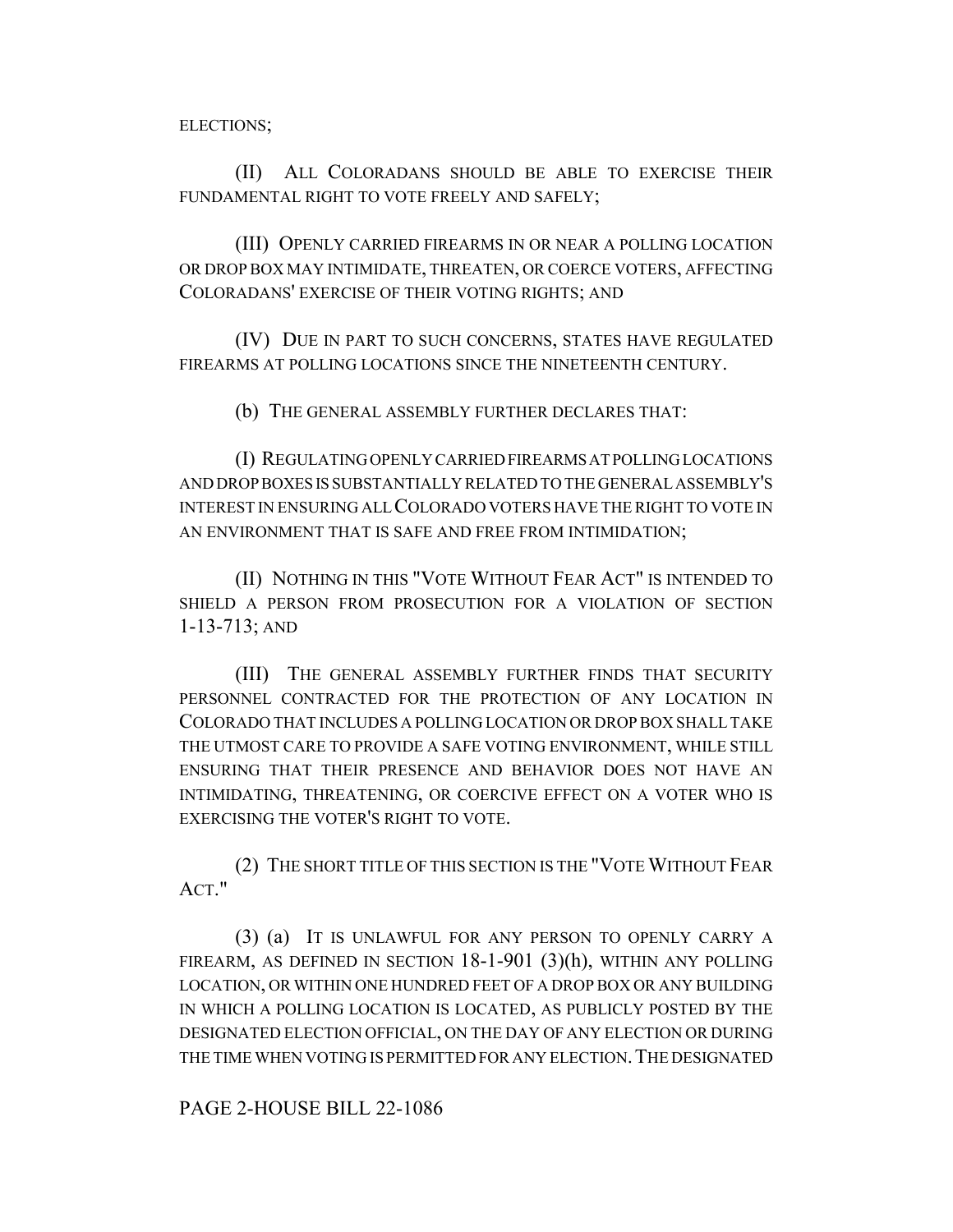ELECTION OFFICIAL RESPONSIBLE FOR ANY CENTRAL COUNT FACILITY, POLLING LOCATION, OR DROP BOX INVOLVED IN THAT ELECTION CYCLE SHALL VISIBLY PLACE A SIGN NOTIFYING PERSONS OF THE ONE-HUNDRED FOOT NO OPEN CARRY ZONE FOR FIREARMS REQUIRED PURSUANT TO THIS SECTION.

(b) IT IS UNLAWFUL FOR ANY PERSON TO OPENLY CARRY A FIREARM, AS DEFINED IN SECTION  $18-1-901$   $(3)(h)$ , within a central count FACILITY, OR WITHIN ONE HUNDRED FEET OF ANY BUILDING IN WHICH A CENTRAL COUNT FACILITY IS LOCATED, DURING ANY ONGOING ELECTION ADMINISTRATION ACTIVITY RELATED TO AN ACTIVE ELECTION CONDUCTED BY THE DESIGNATED ELECTION OFFICIAL, AS PUBLICLY POSTED BY THE DESIGNATED ELECTION OFFICIAL.

(c) THIS SUBSECTION (1) DOES NOT APPLY TO:

(I) A PERSON WHO OPENLY CARRIES A FIREARM THAT THE PERSON OWNS ON THE PERSON'S PRIVATE PROPERTY THAT IS WITHIN THE ONE-HUNDRED-FOOT BUFFER ZONE OR WHILE TRAVELING DIRECTLY BETWEEN THE PERSON'S PRIVATE PROPERTY AND A PLACE OUTSIDE THE ONE-HUNDRED-FOOT BUFFER ZONE; OR

(II) A UNIFORMED SECURITY GUARD EMPLOYED BY A CONTRACT SECURITY AGENCY, AS DEFINED IN SECTION 24-33.5-415.4, ACTING WITHIN THE SCOPE OF THE AUTHORITY GRANTED BY AND IN THE PERFORMANCE OF A CONTRACTUAL AGREEMENT FOR THE PROVISION OF SECURITY SERVICES WITH A PERSON OR ENTITY THAT OWNS OR CONTROLS THE FACILITY. BUILDING, OR LOCATION SUBJECT TO THIS SECTION.

(4) THIS SECTION DOES NOT APPLY TO A PEACE OFFICER, AS DESCRIBED IN SECTION 16-2.5-101, ACTING WITHIN THE SCOPE OF THE PEACE OFFICER'S AUTHORITY AND IN THE PERFORMANCE OF THE PEACE OFFICER'S DUTIES.

(5) ANY PERSON WHO VIOLATES THIS SECTION IS GUILTY OF A MISDEMEANOR AND, UPON CONVICTION THEREOF, SHALL BE PUNISHED BY A FINE OF NOT MORE THAN ONE THOUSAND DOLLARS, OR BY IMPRISONMENT IN THE COUNTY JAIL FOR NOT MORE THAN THREE HUNDRED SIXTY-FOUR DAYS, OR BY BOTH FINE AND IMPRISONMENT; EXCEPT THAT, FOR A FIRST OFFENSE, THE FINE SHALL NOT EXCEED TWO HUNDRED FIFTY DOLLARS AND THE

## PAGE 3-HOUSE BILL 22-1086